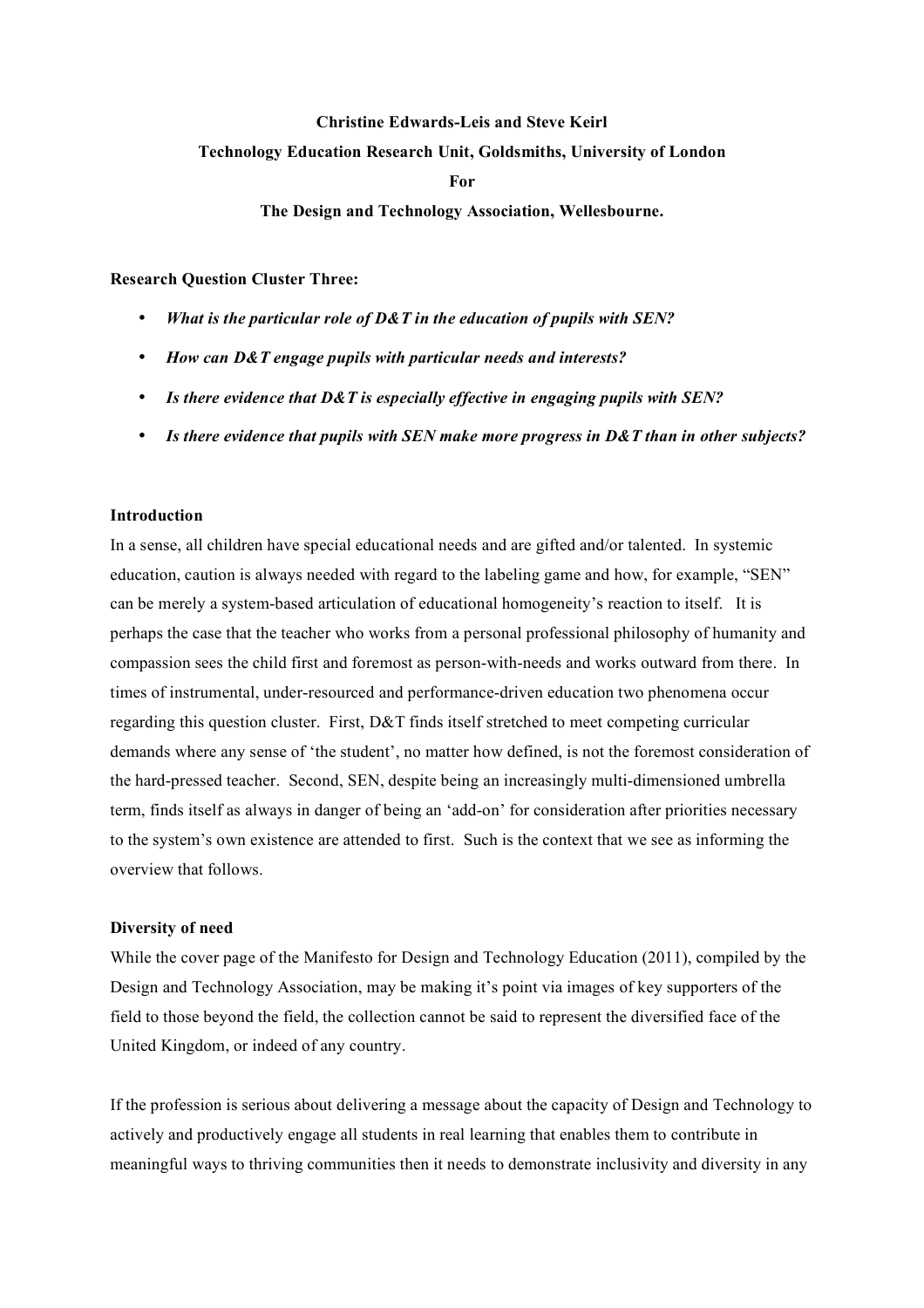message being delivered. Including statements from students who have special needs would be a good place to start demonstrating how the subject offers all students significant opportunities for learning. This opening point made, the Association's website offers a rich range of SEN guidance and resources for its members (and many non-members around the world).

Children with Special Education Needs (SEN) come from diverse backgrounds, have diverse needs and hold diverse dreams for their futures. Their need or disability may be physical, emotional, behavioural, social or they may have a health condition that precludes them from learning and engaging at an age-appropriate capacity. They may be Gifted and/or Talented and require a differentiated curriculum in order to meet their specific, special needs. Children placed under an SEN umbrella are widely diverse in their needs. What makes their needs special is that in order to meet (systems-based) pre-determined educational, social, or physical benchmarks they require more time, human assistance or technological support. They may require an individualized learning pathway framed as an Individual Education Plan (IEP) or Negotiated Learning Plan (NLP). One in 20 children in the United Kingdom has a disability (DWP, 2010) and the most common disability of the 10 million people in the UK who are ascertained as being disabled, affects their mobility (Family Resources Survey 2008/9).

Children who have SEN are either educated inclusively in mainstream schools or offered placement in separate 'special' schools. The Alliance for Inclusive Education (ALLFIE) have campaigned for all children to be educated in mainstream schools and suggests that children who have a disability continue to be lawfully discriminated against even with the Equality Act (2010) providing guidance on the placement of children in schools. ALLFIE's (2011) response to the House of Commons' (2011) Special Educational Needs Green Paper focuses on the premise that inclusive education benefits not only those with a disability but all learners. The 2006 OFSTED report "Inclusion: Does It Matter Where Pupils Are Taught" agrees and advocates suitably resourced mainstream schools that contribute to high academic, social and personal outcomes for all pupils.

While statistics indicate that there is marked improvement in these outcomes for children with SEN there is still some way to go to ensuring that all children reach their potential. Data of GCSE attainment (DCSF, 2009) offer one measure of 'educational success' through the following figures that illustrate how progress is possible, in a relatively short period of time, if effort is focused on providing quality education for all. Between 2005/6 and 2008/9 the percentage of pupils at the end of Key Stage 4 achieving five or more GCSEs at grade A\*-C has increased from:

- 9% to 15% for students with SEN who had a statement;
- 20% to 40% for students with SEN who do not have a statement; and,
- 66% to 80% for students without SEN (DCSF, 2009).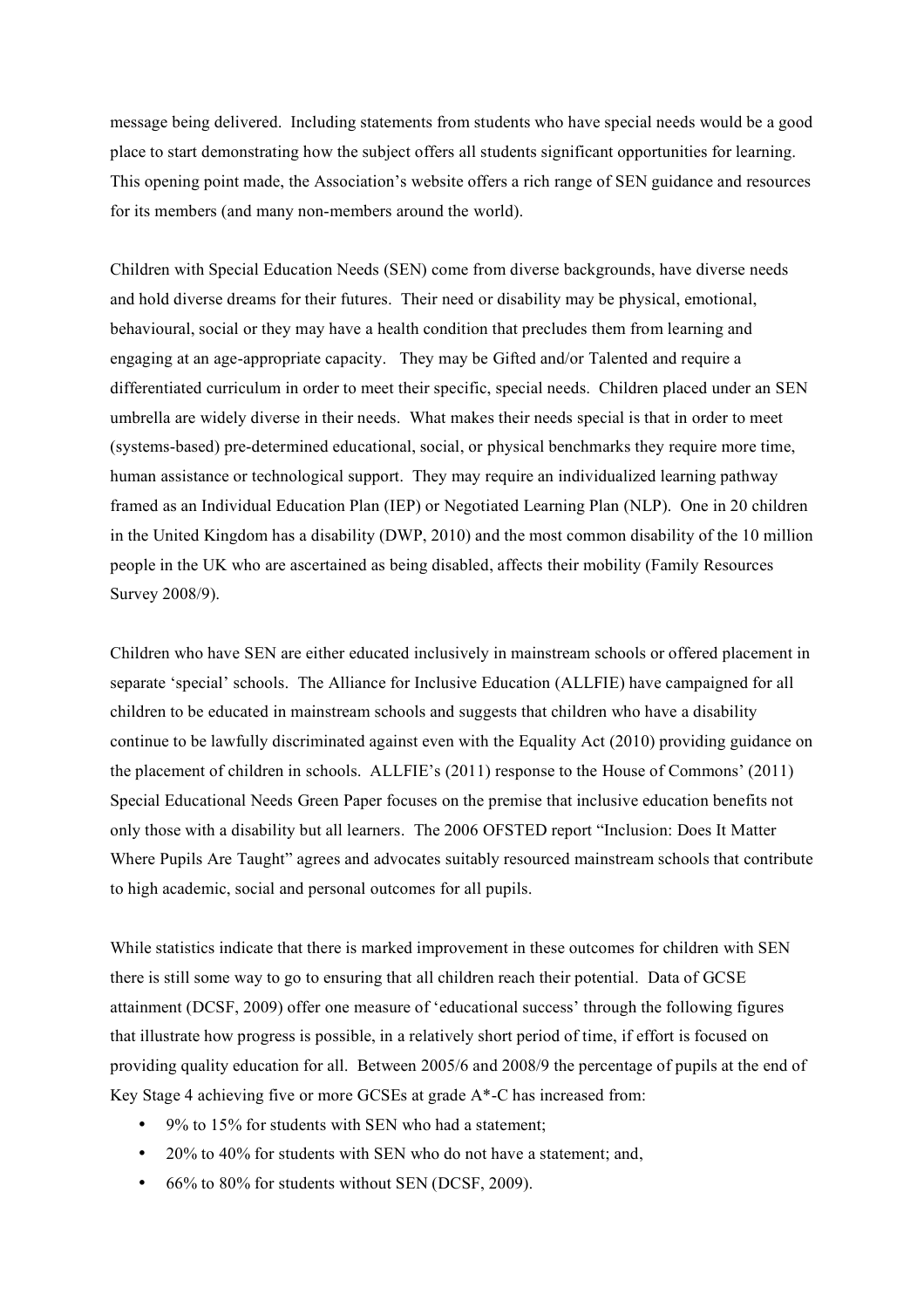While the improvement is laudable, the differential between those children with a SEN statement (15%) and those without SEN (80%) is significant.

Statistics from the Labour Force Survey, Quarter 2, 2008 (ESDS, 2008) demonstrate the result of the challenges faced by students with SEN who work to achieve sound GCSE scores; students without a disability are twice as likely to hold qualifications than those who have a disability. Once students with SEN leave school they are half as likely to gain a degree than students who have no disability. The differential continues, as students move into the workforce where 24% of the workers who have a disability do not hold any formal qualifications compared to 10% of workers without a disability. If we put some of these figures together they demonstrate the powerful drive and determination that students with a disability must have in order to complete a university degree. If 15% (2008/9 figures NPD) complete five GCSEs at A\*-C level then the 11% of people with a disability who have a degreelevel qualification (2008 figures LFS) demonstrates a remarkably high level of achievement.

Design and Technology offers all students an opportunity to engage in creative problem solving activities that harness higher order thinking, academic, social, fine motor, and emotional skills to manage an innovative project. It engages skills through material from broad cross-disciplinary subject matter (Twissell, 2011). It can provide the vehicle through which students can be engaged in authentic learning experiences (Rouse, Cannon-Bowers & Salas, 1992; Edwards-Leis, 2010) and have their imagination captured at the same time. The possibilities of engaging children in Design and Technology projects supports the argument for providing real learning contexts for IEPs and NEPs for students with SEN.

### **Existing support from literature and agencies**

There appears to be little current research on Design and Technology for children with SEN. Much that is available focuses on students who are Gifted and Talented (Balchin, 2005; Reis and Renzulli, 2008; Twissell, 2011) while other special needs (hearing, visual, physical, intellectual, social, behavioural, health) appear to be addressed infrequently if at all within the Design and Technology context: a very disturbing reality given the profession's claim that the subject offers significant opportunity to all students. Given the 1,470,900 children with SEN many of whom have undiagnosed impairments or health issues (Dept of Education, June 2010) there is a gaping hole in the research if all of the students who attend mainstream schools are required to study Design and Technology as a core subject through Key Stages 1, 2 and 3. A focus on vocational training/education may offer some areas of useful research but a narrow focus will not provide the evidence of how Design and Technology can contribute robustly to the participatory process of education for children with SEN.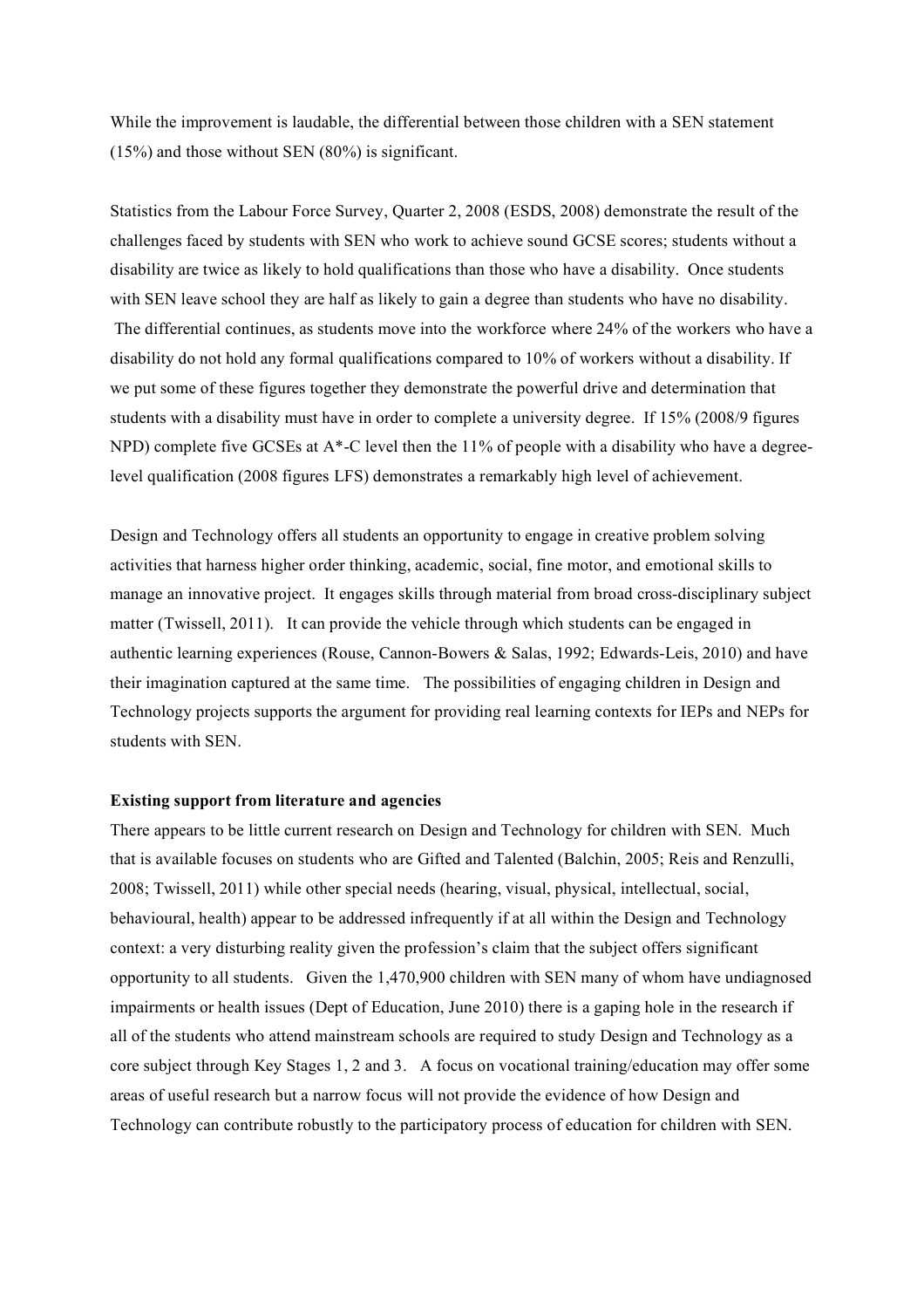The Design and Technology Association in association with the Disabled Persons Transport Advisory Committee (DPTAC) have made significant efforts to provide useful resources for teachers in all Key Stages at Primary and Secondary Schools who are working with students with SEN. "Designing Everyone In" promotes the development of inclusive learning environments by using existing school resources to make the program of work as accessible as possible. Some of the Primary projects involve such diverse activities as designing for fairgrounds, homes and playgrounds that have been adapted from existing DfES/QCA Schemes of Work units for Design and Technology. Worksheets for the adapted units are available as are PowerPoint slides (with embedded teacher notes) that could also be used as prompt cards in classrooms.

Such provision of guidance or support for teachers is unequivocally beneficial and necessary. Davies (2004) suggests that while the activities have been differentiated so as to meet the diverse needs of children with SEN, they also provide opportunities for all students to be engaged in rigorous processes such as critiquing, designing and making (Keirl, 2003). Many Design and Technology activities can engage students without the need for a copious paper-presentation of ideas or indeed any other dominant or prescriptive form of communication (death by powerpoint comes to mind). Similarly, the opportunity for cross-curricula engagement continues to be evident, not only in these activities, but also in all projects undertaken within the realms of Design and Technology.

The support provided by the Design and Technology Association through adapted projects from the Secondary Strategies Design and Technology Framework promotes inclusive practice opportunities such as "It Really Bugs Me" and "Journey in the Life of" projects. These materials enable teachers of Key Stage 3 to provide students with tasks that address authentic design issues for people with disabilities in the community. Projects are also included that engage the students in authentic investigations that do not focus on inclusive modifications of artefacts or the environment: the investigations invite all students to seek solutions to issues that do not highlight 'need', but celebrate diversity. Above all Design and Technology can provide the opportunity for tasks that are differentiated on interest, meaning and need to be undertaken by all students.

The House of Commons Education and Skills Committee (2006) in their Special Education Needs Third Report of Session 2005-06 Vol 1 suggest that one of the greatest threats to the provision of effective learning support for students with SEN is the breakdown in support for students is in the transition between Primary School and Secondary School (Para 339-340). This area of research would also offer significant opportunity to gain understanding of what happens when students with SEN move from a one-teacher (with often one teaching assistant [TA]) environment into one that is populated with teachers from different subject areas and, often, different TAs. Another focus for research could be the propensity for Secondary Schools, due to restricted resourcing, to determine a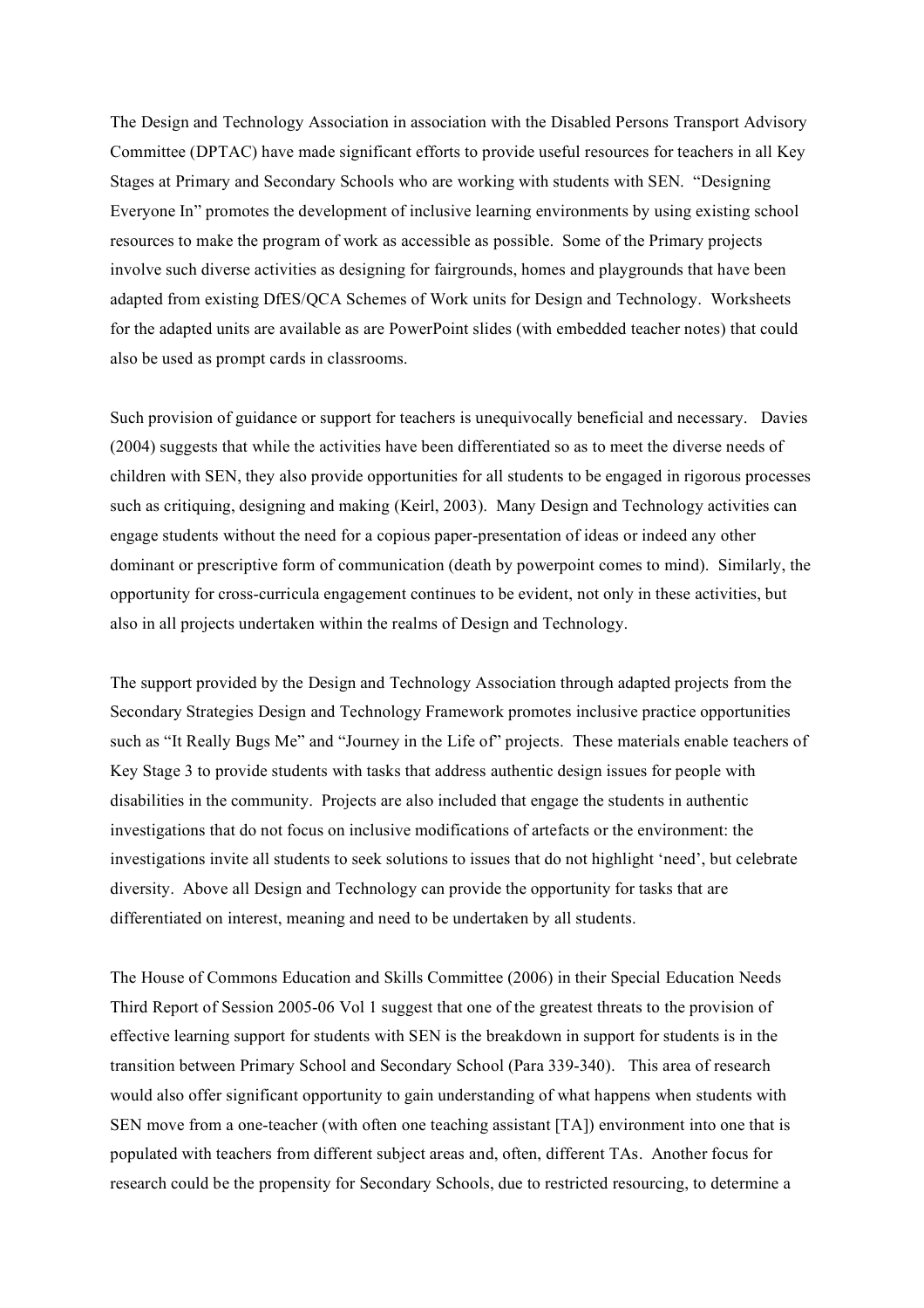curriculum for students with SEN (ALLFIE, 2011) that may preclude them from engaging in Design and Technology due to the perception of health and safety difficulties with equipment. The participatory process that Design and Technology offers is not without consideration, but the 'pay offs' are enormous.

## **Participatory processes**

The Design and Technology Association's Manifesto (2011) provides some interesting commentary from leading designers in industry and the arts. Have any of these, or any of their associates, a disability? The manifesto also provides some commentary on the nature of the subject and those who seek to teach it. One of the strengths of subject is its attraction to people who have worked in a variety of industries (engineering, fashion, arts) and how their own careers have provided them with overt experiences from within the designed world. As the manifesto states, "They are practical, problemsolving, creative, flexible and challenging individuals who pass on these skills, knowledge, values and inspiration" (DATA, 2011:33). It is salutary that the future of authentic participation in Design and Technology activity is in the hands of such people. However, it is also essential that initial teacher education comprehensively addresses inclusive education practice that is underpinned by a philosophy of social justice and equity. Those universities that provide initial teacher education in Design and Technology should also ensure the incorporation of such a focus in their course design and delivery.

### **Providing Access**

Access to Design and Technology involves multiple considerations given the variety of points of engagement it offers. The subject's richness and breadth may well be a curriculum asset in the way it can offer a spectrum of entry points (of interest) for students. However, access is only one step of the journey and further challenges emerge for teachers who are to keep all their students engaged in D&T learning – IEP and otherwise. Further, points of access or engagement do not guarantee total engagement by all students with all activities. Thus, teacher professional judgement will be called for in maintaining take-up, engagement and continued interest for students on IEPs.

A major consideration is the diversity of individual need exhibited by the students undertaking the subject. The Design and Technology Association's website provides resource sheets that address characteristics and pedagogical considerations for students with:

- Attention Deficit Disorder (with or without hyperactivity) (ADD/ADHD);
- Autistic Spectrum Disorder (ASD);
- Behavioural, Emotional, Social Difficulty (BESD); and,
- Moderate Learning Difficulties (MLD) (Davies, 2004).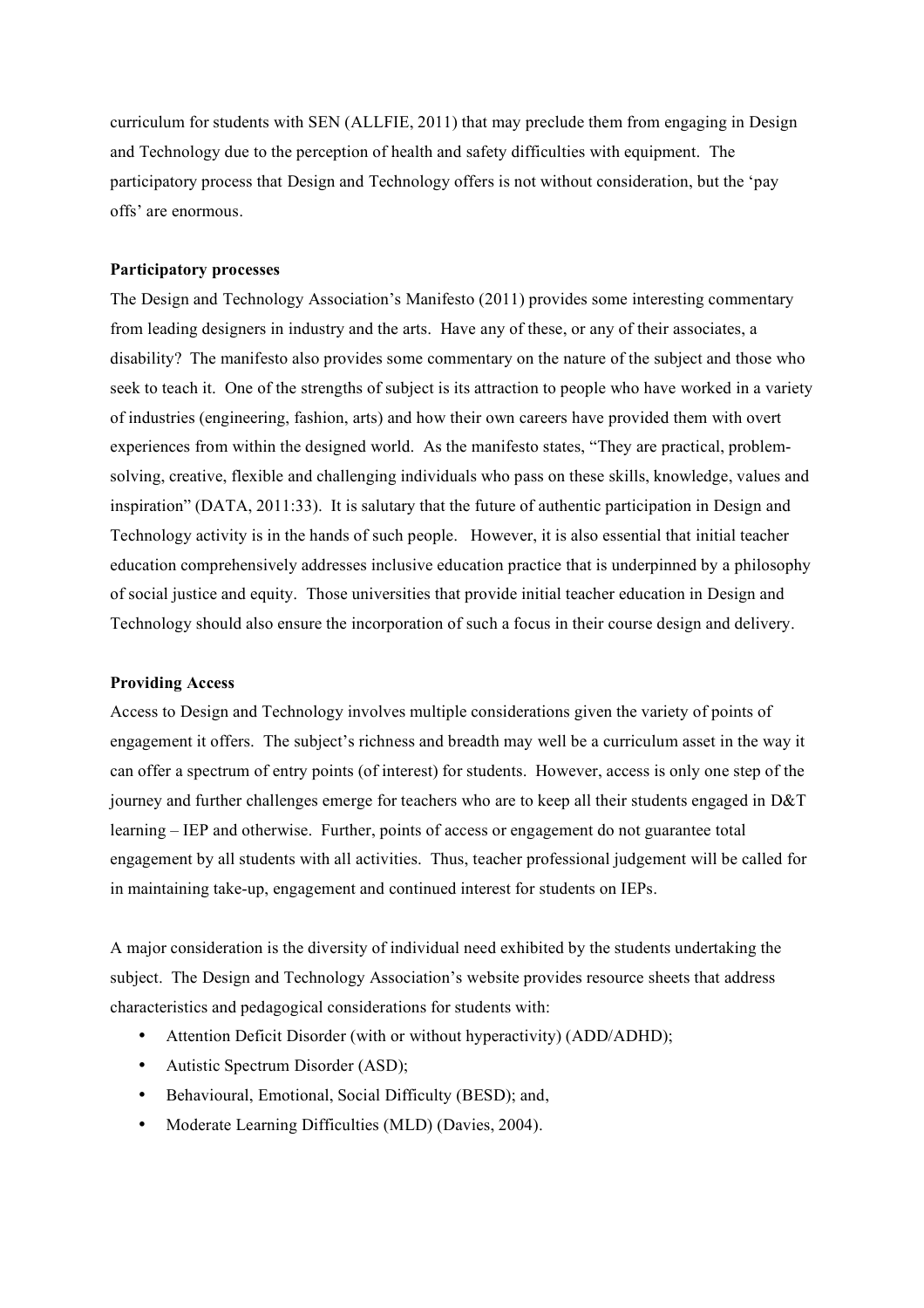Each of these disabilities can present itself in a variety of ways in individual students and so, while generalizations can be made as to how teachers might present, manage and assess the learning environment, each individual will require a specific IEP to guide engagement. However, the overview, particularly of the spectrum of characteristics for each disability offers a significant opportunity for the Design and Technology teacher to make access to the subject more fluent. One of the disadvantages of the support provided on this site is that disabilities such as visual and hearing impairment and physical disorders such as cerebral palsy have not been included. This shortfall also replicates that found in the research.

A considerable influence on the accessibility to Design and Technology is the provision of support at school level through the training of teaching assistants (TAs) to work with students undertaking the subject. One of ALLFIE's (2011) concerns, expressed in their response to the Green Paper, was the proper resourcing of schools to ensure equity of access for all students. Funding for mainstream schools that include all children is deficient and it would seem that the struggle to provide "meaningful education to disabled children" through personalized programs is failing (Murray, 2010, pg 27). The training of TAs is also a considerable (financial/time/resource) issue when students with disabilities may wish to participate in D&T activities that stretch the capacity of their assistant to contribute in safe or meaningful ways. If TAs are neither specialist D&T TAs nor willing D&T participants with those they are there to assist then an educational inadequacy exists for SEN students.

#### **Adaptability and reductionism – what are the costs and benefits?**

Accessing the Design and Technology curriculum in Key Stages 1, 2 and 3 may entail some adaptation of existing resources such as those produced through the DPTAC project. Such adaptation may involve altering the reporting format used by students when they are providing the evidence of their investigations. Many resources to facilitate this adaptation are available online from such providers as the D&T Association and the *TES Connect* website. What can be problematic is the assumption that a reduction of requirement to report/provide evidence of learning by students with SEN may preclude them from opportunities to gain skills and knowledge that would otherwise be contextualized through the problem solving process embedded in the task. There are undoubtedly an increasing range of communication genres *and* technologies available to students for the articulation of ideas, responses, critique, design, assessment and so on. The use of e-portfolios and the work of the (TERU) e-scape projects on assessment are obvious possibilities here.

A similar concern can be raised through the differentiation required to ensure the Design and Technology curriculum experience is suitable for those students who are gifted and talented. Students who are gifted and talented can often account for 10% of the school's population (DfES, 2006) and it would be reasonable to assume that all of them would be engaging in Design and Technology through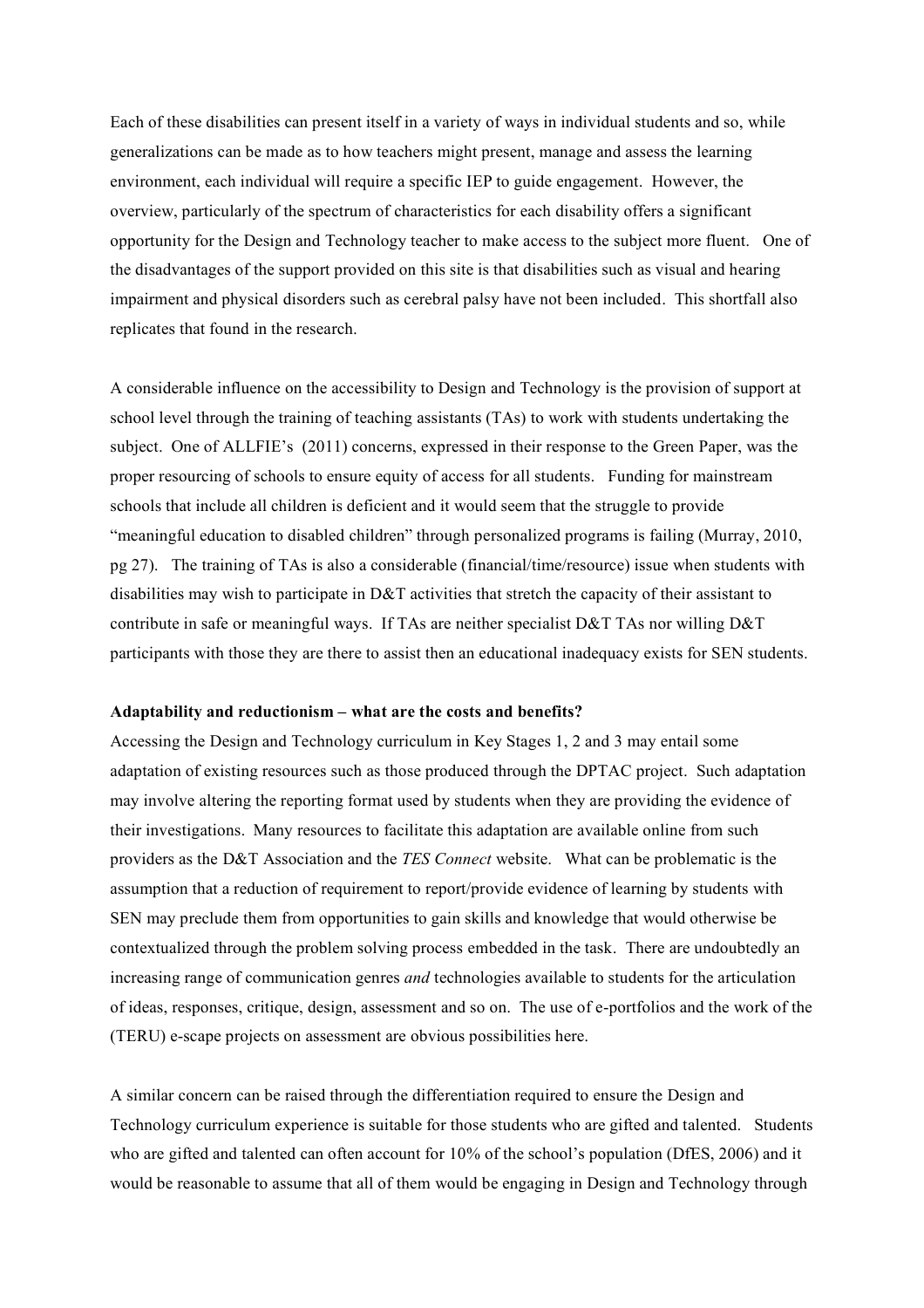Key Stages 1, 2 and 3. While the level of task commitment demonstrated by students who are gifted and talented can be very high (Mayer, 2005) the tasks themselves may require differing levels of adaptation to ensure that they provide the challenge and opportunity necessary to engage the students. A diversification of adaptation, ranging from a reduction in requirement to an extension of expectation, could stretch the resources available within a single classroom. Therefore, while Design and Technology, as a subject, certainly provides the vehicle by which all students can extend their creative and problem-solving potential, it demands a high level of resource planning and organization (by equally creative teaching personnel) to ensure that meeting the needs of all students does not inhibit the effectiveness of the instructional environment for some.

#### **D&T as the vehicle for IEP delivery**

The D&T association website contains a specific section in its Initial Teacher Education (ITE) resources link about pedagogical considerations for SEN. Four sections effectively cover legislation, diversity of need, adaptation of schemes of work and planning for differentiation through IEPs. The IEP is not just a repository of individual characteristics and capabilities of the student but an educational plan that proposes how the student will attain certain learning outcomes in a given period of time. Reading an IEP after it has been written (by others) does not allow the Design and Technology teacher to make a full and informed contribution to the development of the student's skills and knowledge. We would argue that the Design and Technology teacher could be best placed to help construct the IEP given the cross-curricula nature of the subject and its ability to engage the student in developing higher order thinking, academic, social, fine motor, and emotional skills.

#### **Concluding remarks**

It is clear that the Association itself has done much to address the needs of SEN students at all levels of schooling. Its resource base and guidance notes are a strong support for members. What more, then, is there to be done? As with other research questions, we can record the absence of comprehensive research into D&T practice, this time regarding SEN. However, we would emphasise that in one major regard D&T is probably no different from most other school subjects in that it is variously well equipped to meet SEN requirements simply because Special Educational *Needs* are hugely varied and must be addressed in personalized ways (the IEP).

While any research into education will come up with resourcing issues facing those working in schools, there is probably a very strong and legitimate argument to be made *across the curriculum* for special attention to be given to focused SEN resourcing and this resourcing should include funding of *significant associated research.* Such research, comprehensively conducted, would scrutinise the potential of curricular interplay between a spectrum of SE Needs, a spectrum of content and a spectrum of pedagogies. This is squarely a matter for funding authorities but it is one that the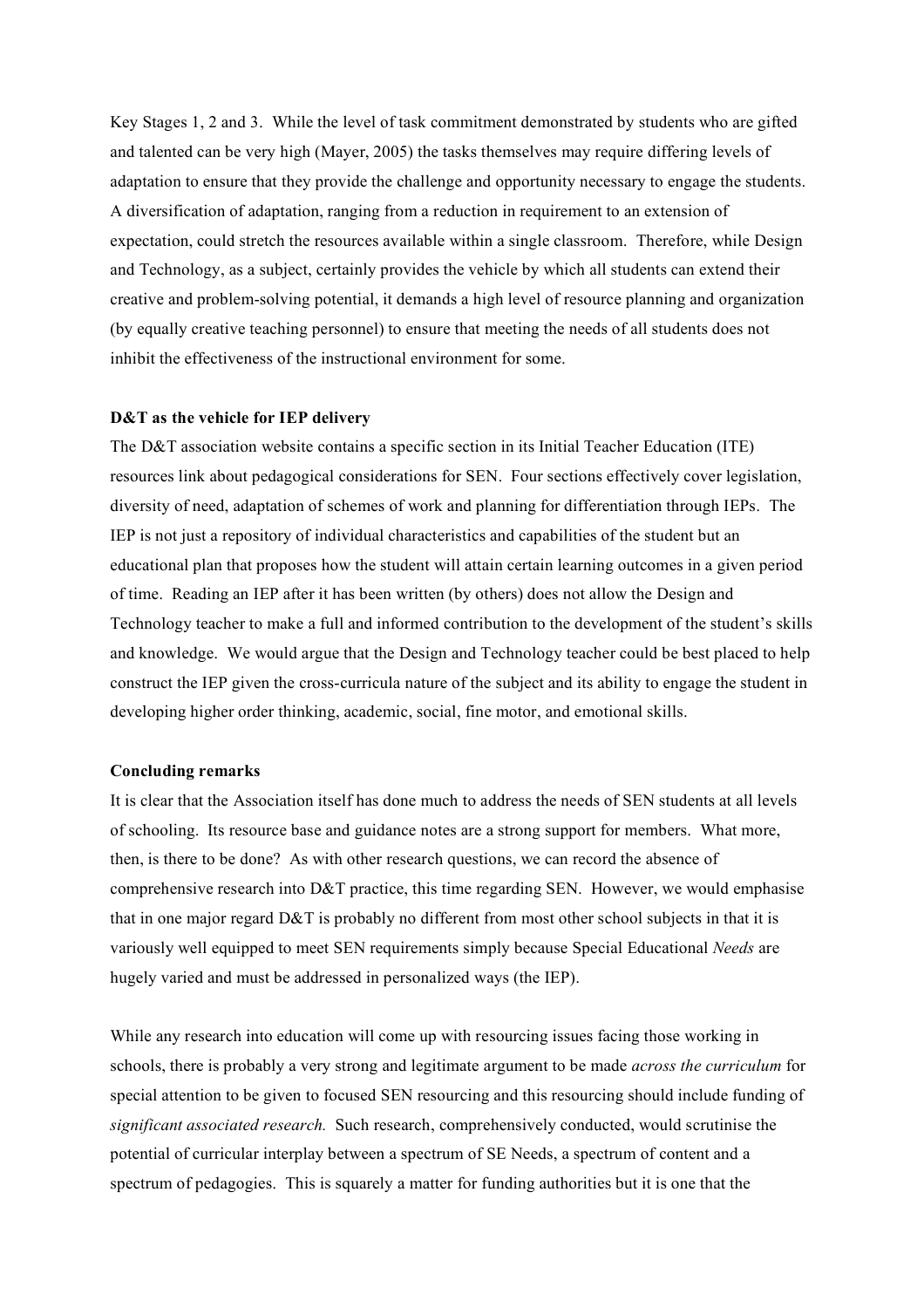Association might well be ready and willing to articulate with such authorities as well as with fellow professional associations and organizations should any hint of such funding arise (despite current economic straits). As with literacy and numeracy, SEN is the duty of all teachers and D&T teachers are no exception – even if resources are scarce.

As the Association recognizes through its advocacy for the field, D&T can be a meaningful place for learning for *any* student. With regard to SEN, perhaps a way forward is to re-engage on matters of content and pedagogy. The content issue is always fraught with competing stakeholder interests vying for D&T's attention and that is our lot in this branch of curriculum. However, much that is undertaken in D&T shares *process* rather than content. Thus, critiquing, designing, making, being creative, communicating and so on give the subject positive opportunities to engage all students whatever their need or disposition.

Constructivist learning theory offers guidance in this direction. When design briefs and projects locate the student at the centre of their own learning they hold the responsibility for that learning. The starting point for the SEN student, in such pedagogy, is the student themselves and the scaffolding, guidance and enabling support offered by the subject (content), teacher (pedagogy), and system (resources) come together in ways that are respectful of the special need as well as of learning style.

Researching the questions the Association has assembled sometimes leads to talk of 'real problems' and 'real world' issues. We would suggest that nowhere is the 'real' more demonstrable than when addressing the needs of students (special educational or otherwise) and working education outwards from the student/s themselves rather from a systemic 'top-down', (positivist, test-based) assessmentdriven approach.

Key to good SEN education must be well-educated teachers who can enjoy quality CPD. Such teachers are people who can make good professional judgements that interpret the curriculum appropriately for their students. There are many experiential entry-points available for students engaging with D&T and teacher professional judgement is undoubtedly the primary quality or tool available for successful engagement of students with SEN. (In fact, this is the case for all students in design-led learning). It is the appropriately prepared D&T teacher who weighs the student's needs and potential and who draws on their full pedagogical repertoire to facilitate meaningful learning experiences using the range of genres and mediums offered by D&T education.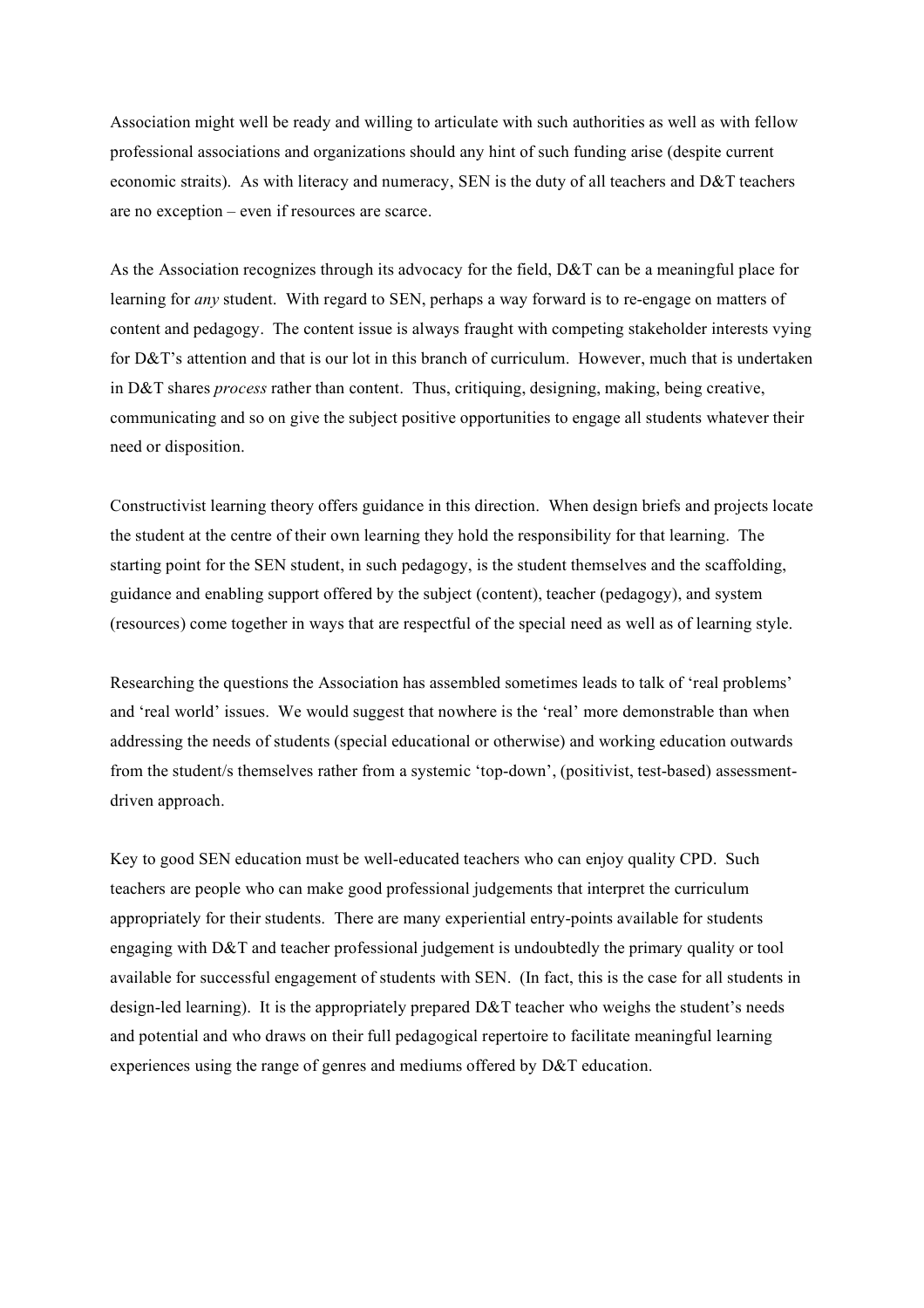## **References**

Alliance for Inclusive Education (ALLFIE) (2011). Response to the Government 'Support and Aspiration: A New Approach to Special Educational Needs and Disability' Green Paper, Accessed: URL: http://www.allfie.org.uk/pages/work/greenpaper.html

Balchin. T. (2005). A Creativity Feedback Package for Teachers and Students of Design and Technology in the UK, *International Journal of Design and Technology Education*, *10(*2), pp. 31- 43.

Davies, L. (2004). *Meeting the Needs of Pupils with special educational needs in D&T,* London: David Fulton Publishers.

Department for Children, Schools and Families (DCSF), (2009). GCSE Attainment by Pupil Characteristics in England 2008/09, London: DCSF. URL: http://www.dcsf.gov.uk/rsgateway/DB/SFR/s000900/SFR34\_2009FinalUpdated.xls is contained in http://www.dcsf.gov.uk/rsgateway/DB/SFR/s000900/index.shtml

Department for Education Services (2006). Children and Youth Board 2005-2006 Independent Evaluation Report, London: DfES.

Department for Work and Pensions (DWP), (2010). *Family resources survey: United Kingdom 2008- 09,* London: Department for Work and Pensions.

**Design and Technology Association (DATA), (2012), 'We believe in Design and Technology', The Design and Technology Association (DATA), (Aug 2012), URL: http://www.data.org.uk/generaldocs/Manifesto/data\_manifesto.pdf**

Edwards-Leis, C.E. (2010). *Mental models of teaching, learning, and assessment : A longitudinal study.* PhD thesis, James Cook University. URL: http://eprints.jcu.edu.au/15182/

ESDS Government (2008). Quarterly Labour Force Survey, April – June, 2008, #6091, Scotland: Controller of HMSO. URL: http://www.esds.ac.uk/findingData/qlfsSL.asp

Keirl, S. (2003). Design and Technology curriculum dancing a case of treading the light fantastic, under a bushel, with bow legs. In (eds.) Dakers, J. R. & de Vries, M. J., PATT-13, *Pupils Attitudes Towards Technology. Proceedings of the International Conference on Design and Technology Educational Research. June, Faculty of Education,* University of Glasgow, Scotland.

Mayer, R. E. (Ed). (2005). *Cambridge Handbook of Multimedia Learning.* New York: Cambridge University Press.

Murray, P. (2010). *A Fair Start: A personalised pathway for disabled children and their families,* Policy Paper 26.10.2010, University of Birmingham, UK. URL: http://www.hsmc.bham.ac.uk/news/pdfs/a-fair-start.pdf

Ofsted (2006). Inclusion: Does it matter where pupils are taught? Provision and outcomes in different settings for pupils with learning difficulties and disabilities. London: Ofsted. Reference no: HMI 2535.

Rouse, W. B., Cannon-Bowers, J. A., & Salas, E. (1992). The role of mental models in team performance in complex systems*. IEEE Transactions on Systems, Man and Cybernetics*, 22, 1296- 1308.

Reis, S., & Renzulli, J. (2008). Differentiation and Enrichment. *District Administration*, *44*(7), 22-23.